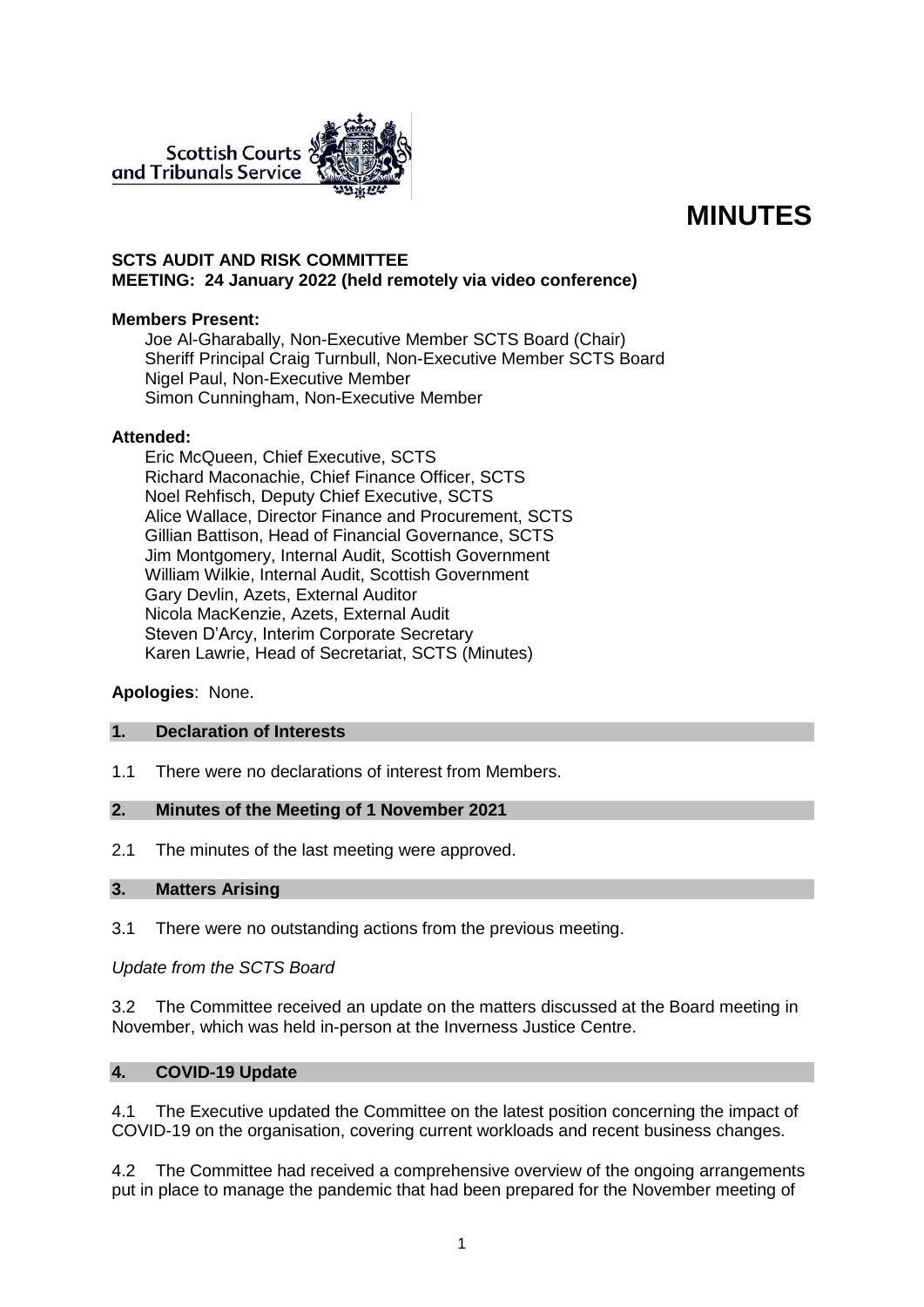the SCTS Board. Oversight of the response continued to be provided by the Strategic Incident Management (SIM) Team. This ensured that the situation was kept under review with key information shared and sound decisions made.

4.3 The Executive provided an update on the significant impact caused by the Omicron variant. Positive staff cases had been at their highest level of the pandemic during December and January, although absences had now returned to a more normal level. Following an announcement by the First Minister on 18 January regarding the relaxation of some measures, all SCTS buildings would return to 1m physical distancing from 31 January. Existing baseline safety measures such as mandatory face coverings, enhanced ventilation, contact tracing and enhanced cleaning/hygiene regimes would remain in place. Members acknowledged that there was an intention to remove physical distancing restrictions and reopen SCTS buildings to the public in late February/early March, if positive progress on COVID continued.

4.4 The Committee thanked the Executive for the comprehensive update and assurances provided on COVID-19.

# **5. SCTS Financial and Procurement Update**

5.1 The Executive reported on key developments in the Finance and Procurement Unit (FPU) in relation to Recruitment, Skills Development and Finance Systems.

5.2 Since the last meeting a number of posts had been filled, including two key roles, although there were still five vacancies. The Executive advised that work was underway to consider how best to introduce a programme of modern and graduate apprenticeships across SCTS. The Finance Team would be able to benefit from such a scheme, which would enable skills to be developed in-house.

5.3 The results of the Finance and Procurement Team Staff Survey 2021 were welcomed by the Committee. The results showed improvement in all areas, with the exception of pay and benefits. Members highlighted the positive trend in the Bullying and Harassment data, acknowledging the work of the senior team managers in addressing the challenges.

5.4 The Committee welcomed the ongoing progress to fully staff the FPU team. A further update would be provided at the next meeting.

## **6. Shared Services Update**

6.1 The Committee were updated on the key developments in respect of the Scottish Government's Shared Services implementation initiative, which would provide a successor for the current accounting system used by SCTS and a range of public sector organisations. . The impact on SCTS of the implementation was outlined and discussed.

6.2 The Committee acknowledged the ambitious programme timeline and the additional work that SCTS would have to undertake to ensure a successful transfer to the new system, in addition to business as usual. The Executive confirmed that the SCTS input to the programme would be progressed under the aegis of the Corporate Lab.

6.3 Members requested an update for the April meeting to include progress and governance through the SCTS Lab structure and that programme updates be provided at all future meetings to allow for continued scrutiny. Internal Audit confirmed that they would be monitoring the programme from a general audit perspective and would share the outputs with the Committee to provide a level of assurance.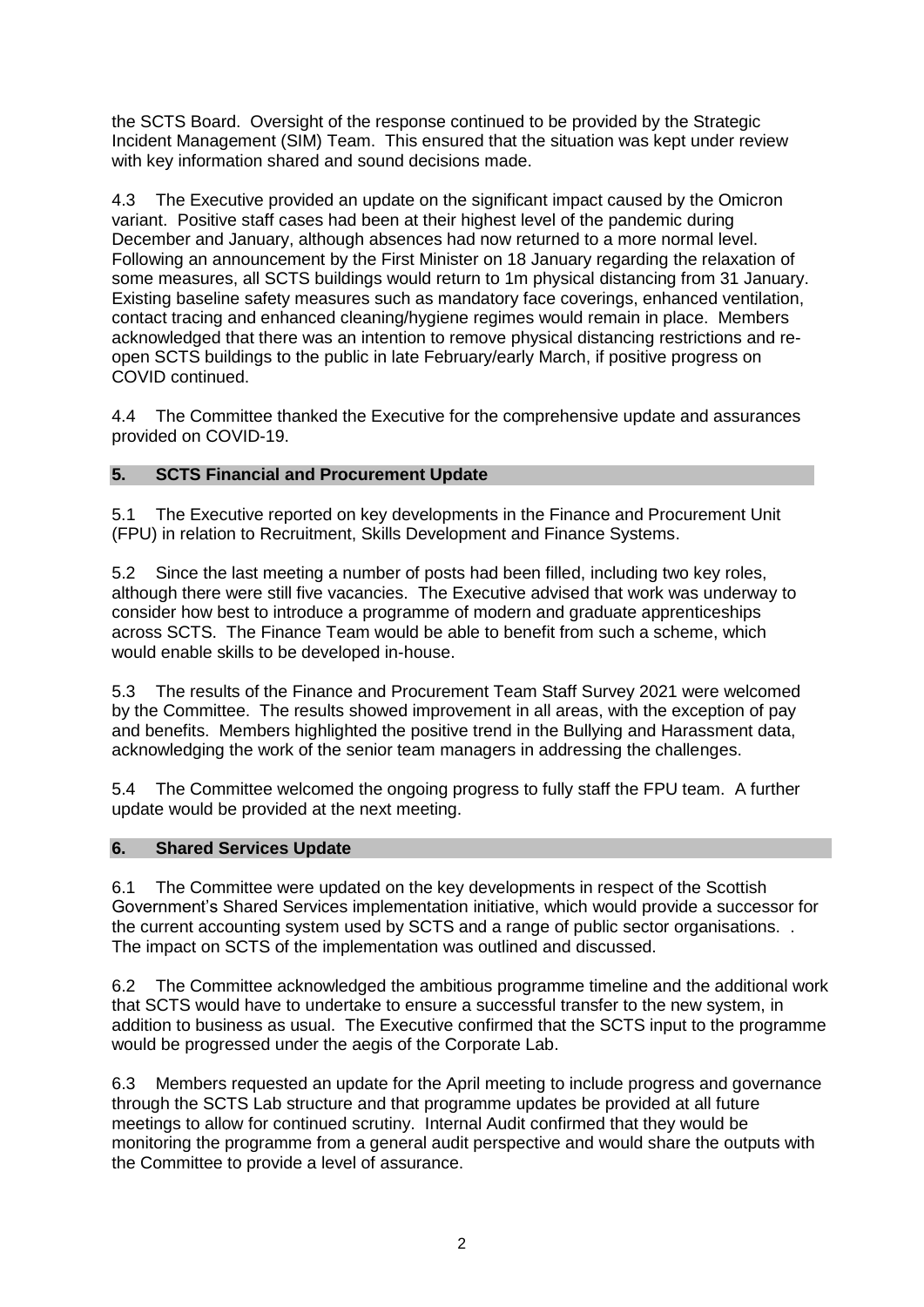## **7. Internal Audit**

#### *Annual Audit Plan – 2022-23*

7.1 The draft Internal Audit Plan for 2022-23 had been shared with the SCTS Accountable Officer and senior management for consideration in advance of the meeting. Internal Audit reported that three audits were planned during the year, which should ensure sufficient riskbased coverage to maintain compliance with Public Sector Internal Audit Standards.

7.2 The Committee welcomed the annual audit plan, however sought assurance that the Audits would take account of the information contained in the SCTS Assurance and Best Value Framework.

#### *Progress Report – 2021-22*

7.3 Internal Audit confirmed that the 2021-22 Audit Plan, including all follow-up reviews, had been completed.

7.4 Internal Audit advised that the Governance and Assurance review had been completed, with a "reasonable" assurance. Members supported the proposed actions to address the recommendations arising from the review.

#### **8. External Audit**

8.1 The External Audit Annual Plan for 2021-22 was presented. The plan included the audit of the 2021-22 Annual Report and Accounts; consideration of SCTS' reporting arrangements for governance and transparency; financial management; financial sustainability and value for money; monitoring SCTS' participation in the National Fraud Initiative and any other work requested by Audit Scotland.

8.2 Members were content with the scope and timeline of the Audit Plan.

#### **9. Annual Whistleblowing Report**

9.1 The Committee received the annual report on the SCTS Whistleblowing Policy. The executive reported that the policy had been reviewed during the course of the year. A range of activities had taken place throughout 2021 to maintain awareness of the policy and associated policies relating to grievances and complaints.

9.2 The Committee noted that no instances of whistleblowing had been raised under the policy in 2021.

#### **10. Annual Peer Review – Future Proposals**

10.1 Members considered proposals for the future Peer Review process, following their request for an update at the last meeting.

10.2 A number of meetings had been held with operations staff to agree a check sheet that provided the necessary level of assurance to the courts as well as the Finance and Procurement Team. Guidance would be developed to ensure that areas of responsibility were fully understood by each business unit. The check sheets would be completed on a quarterly basis with the results reviewed by senior managers to identify and take forward any areas of concern.

10.3 Work was now underway to develop check sheets for other areas of SCTS including the Supreme Courts, Office of the Public Guardian and Tribunals to ensure sufficient assurance was provided from all areas.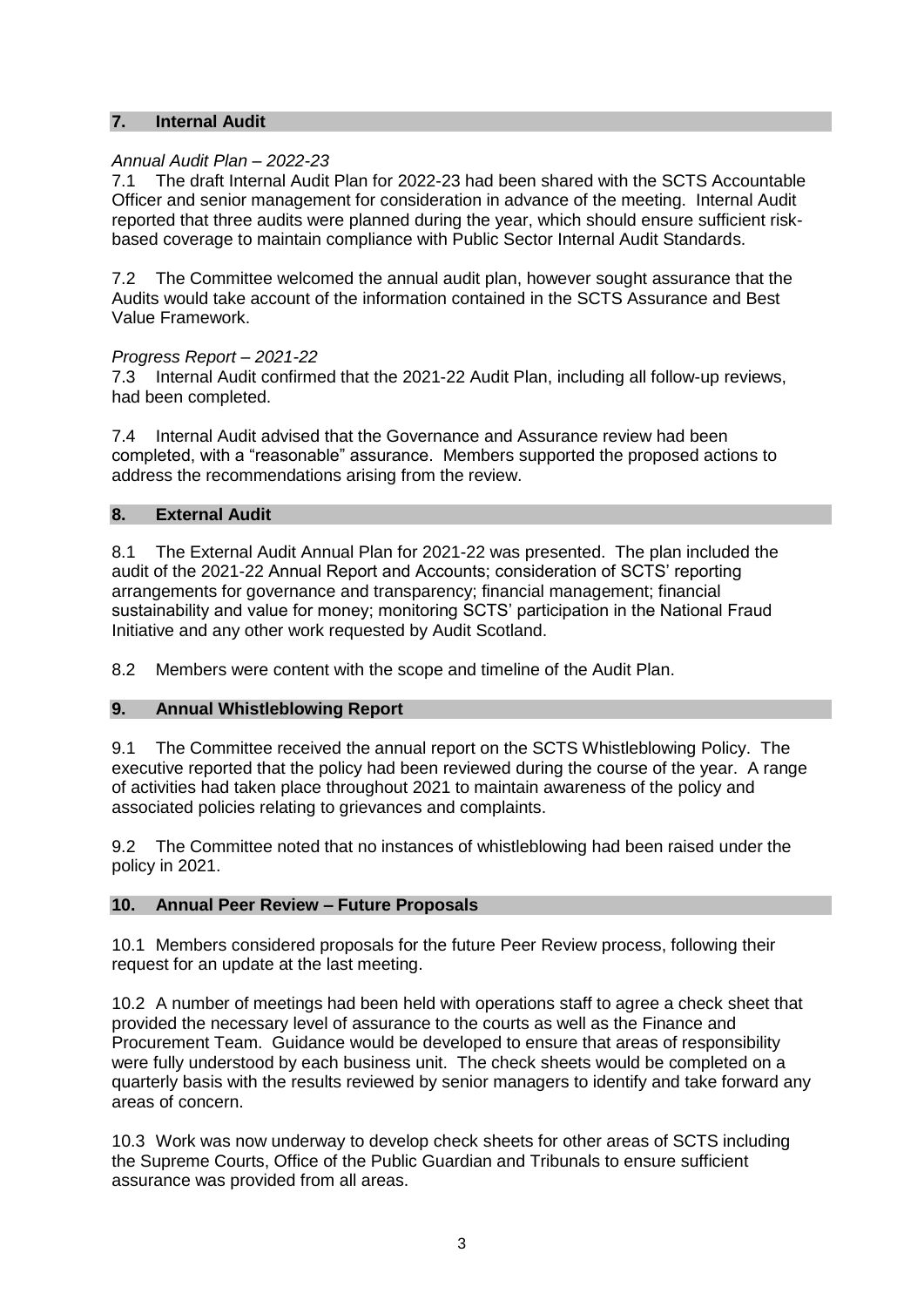# 10.4 The Committee accepted the outlined proposals for Peer Reviews.

# **11. Corporate Risk Register**

11.1 The Corporate Risk Register was reviewed. Members were content that the ongoing actions were recorded appropriately.

11.2 The Executive outlined the agenda for the SCTS Board and Committee Annual Corporate Risk Workshop that would take place on 7 February. The workshop would look across the four core business themes (Criminal/Civil/Tribunals and OPG/Corporate) and review how the future priorities and key activities impact on the SCTS' risk profile.

#### **12. Feedback from Members Annual Appraisal**

12.1 In advance of the meeting, members had completed their annual appraisal exercise reflecting on their personal contribution and the Committee's performance during 2021.

12.2 The reflections of the Committee were similar to previous years. Members brought a wide variety of skills and knowledge to the Committee providing valued input and challenge to discussions. The format of meeting agendas was approved for future meetings. During 2021 all committee meetings had been held virtually. It was anticipated that, from April, meetings would be held in person, subject to COVID restrictions.

12.3 It was acknowledged that following the departure of Simon Catto, a newly appointed Board member would be assigned to the Committee. Both Internal and External Audit offered to host a short induction with the new member to provide background on their work.

## **13. Any Other Business**

13.1 None

## **14. Papers for Scrutiny/Exception Reporting Only**

14.1 The following papers had been circulated for scrutiny:

- Action Tracker
- Data Incidents Report
- Fraud, Theft and Losses Report
- Core Work Plan 2021-22
- Core Work Plan 2022-23
- SCTS VAT Annual Report 2020-21
- SCTS Response to Log4i cyber security vulnerability
- Internal Audit SCTS Governance and Assurance 2021-22 Report

14.2 No matters were raised by exception.

#### **15. Date of Next Meeting**

15.1 The next meeting would be held on Monday 25 April 2022.

## **16. Deep Dive Session – Criminal Justice – Recover, Renew, Transform Programme**